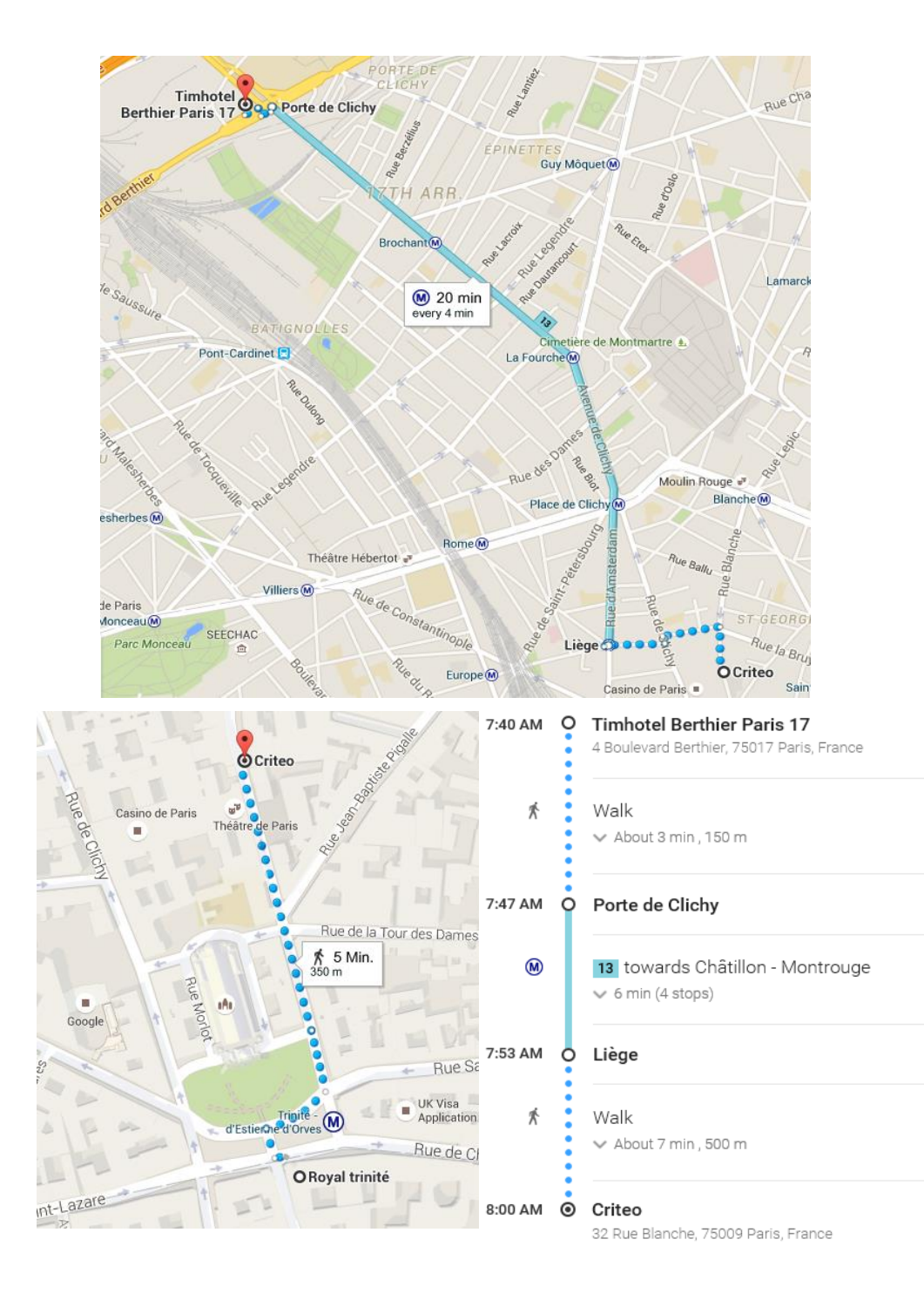Association VideoLAN 18, rue Charcot, 75013 Paris http://www.videolan.org/ +33 951 11 20 20





THE MULTIMEDIA CONFERENCE THAT FREES THE CONE IN YOU!

FRIDAY, SEPTEMBER 18, 2015 – SUNDAY, SEPTEMBER 21, 2015

 $\sim$  PARIS, FRANCE  $\sim$ 

WE WOULD LIKE TO WELCOME YOU TO THE 7TH EDITION OF THE VIDEOLAN DEV DAYS. THOSE DEVELOPER DAYS HAVE A VERY FLEXIBLE SCHEDULE MADE OF PRESENTATIONS, TALKS, UN-CONFERENCE, LUNCHES AND DINNERS. THEY ARE MADE BY AND FOR YOU, THE VIDEOLAN COMMUNITY. THEREFORE, THE SUCCESS OF THOSE DAYS DEPENDS ONLY ON YOU. HAVE FUN!

JB Kempf

WE WOULD LIKE TO THANK OUR HOST AND OUR SPONSORS:

# criteol. Videolabs Google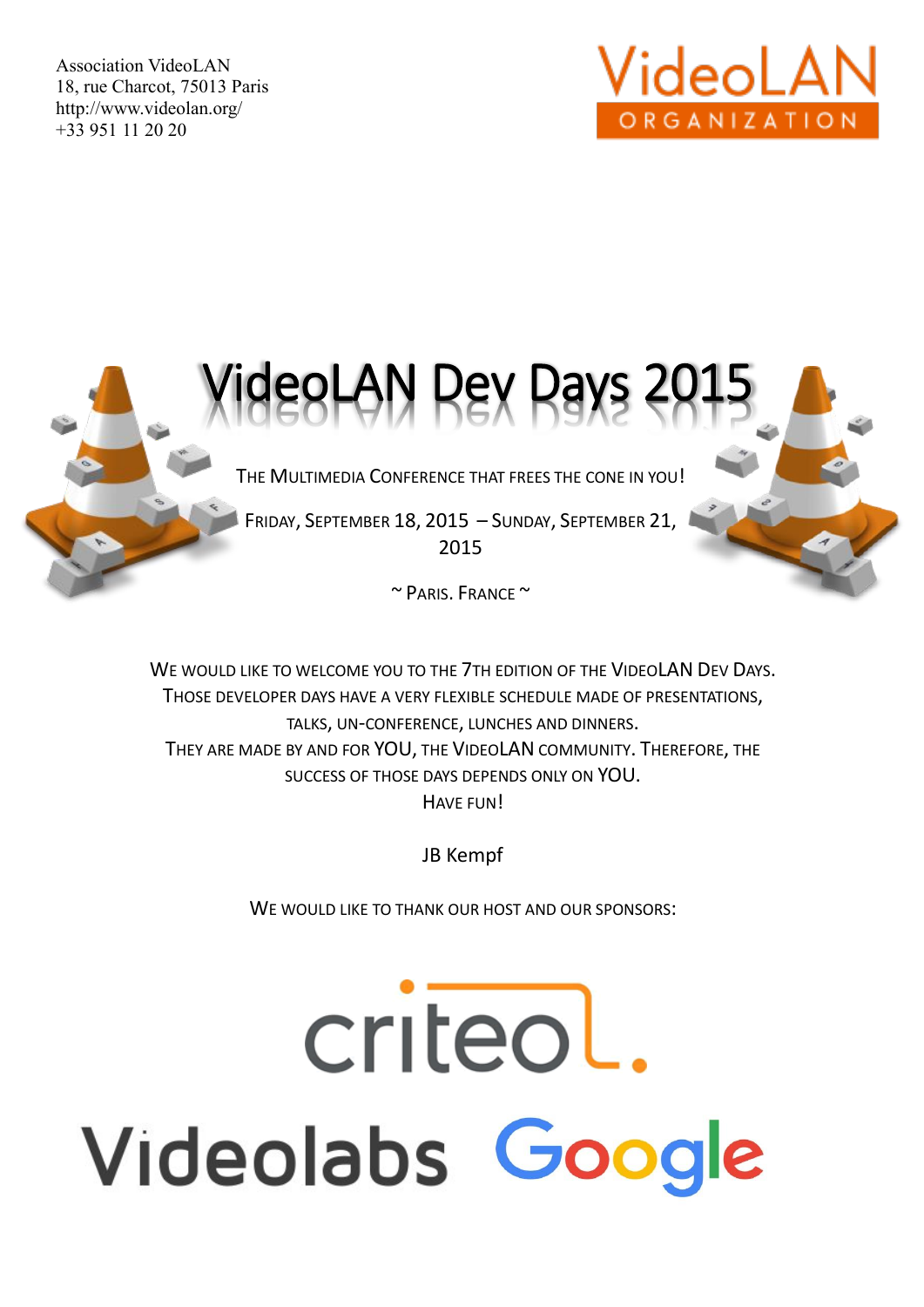#### **Friday, September 18th, 2015**

(Community day)

#### **EuroDisney**

If you subscribed for the community day, you should have received instructions by e-mail. Start at 8:15 at the hotel. Back at 19:00.

Meeting point is **at** EuroDisney at **9:45**. The theme park opens at **10:00** and closes at **21:00**.

The best option **to get there** is to take the Metro/RER. This takes approximately 1 hour and 5 minutes:

- take metro *Line 13* from the hotel to **St Lazare**, then
- take metro *Line 3* from **St Lazare** to **Havre-Caumartin** (1 stop only),
- take the express train *RER A* to **Marne La Vallée-Chessy**
- check on the platform display before boarding: not all trains go to Marne La Vallée-Chessy!

**N.B.:** You should buy a ticket to Marne La Vallée at the metro station. The ticket is valid for the entire journey.

## **Evening drinks**

We will meet at a bar next to the hotel, for drinks (soft and beers), at around 20:30. Name of the Bar is L'Industrie, Address is 125 boulevard Bessières 75017 Paris.

### **Saturday, September 19th 2015**

Except of break-out sessions every presentation takes place at Auditorium.

#### **Morning**

| <b>Time</b>     | <b>Description</b>                                               | <b>Speaker</b>                 |  |  |  |  |
|-----------------|------------------------------------------------------------------|--------------------------------|--|--|--|--|
| $8:45 - 9:30$   | <b>Registration and Breakfast</b>                                |                                |  |  |  |  |
| $9:30 - 9:45$   | Opening remarks                                                  | Jean-Baptiste Kempf (VideoLAN) |  |  |  |  |
| $9:45 - 10:20$  | Daala                                                            | Timothy Terriberry (Mozilla)   |  |  |  |  |
| $10:20 - 10:55$ | A new AAC free and open-source encoder                           | Rostislav Pehlivanov (FFmpeg)  |  |  |  |  |
| $10:55 - 11:05$ | Coffee break                                                     |                                |  |  |  |  |
| $11:05 - 11:40$ | New video compression techniques under<br>consideration for VP10 | Alex Converse (Google)         |  |  |  |  |
| $11:40 - 12:10$ | An update to x265                                                | Deepthi Nandakumar (MCW)       |  |  |  |  |
| $12:10 - 12:40$ | <b>VLC</b> 3.0                                                   | Jean-Baptiste Kempf (VideoLAN) |  |  |  |  |
| $12:40 - 12:45$ | Spice                                                            | Lord Julien Navas (Vodkaster)  |  |  |  |  |